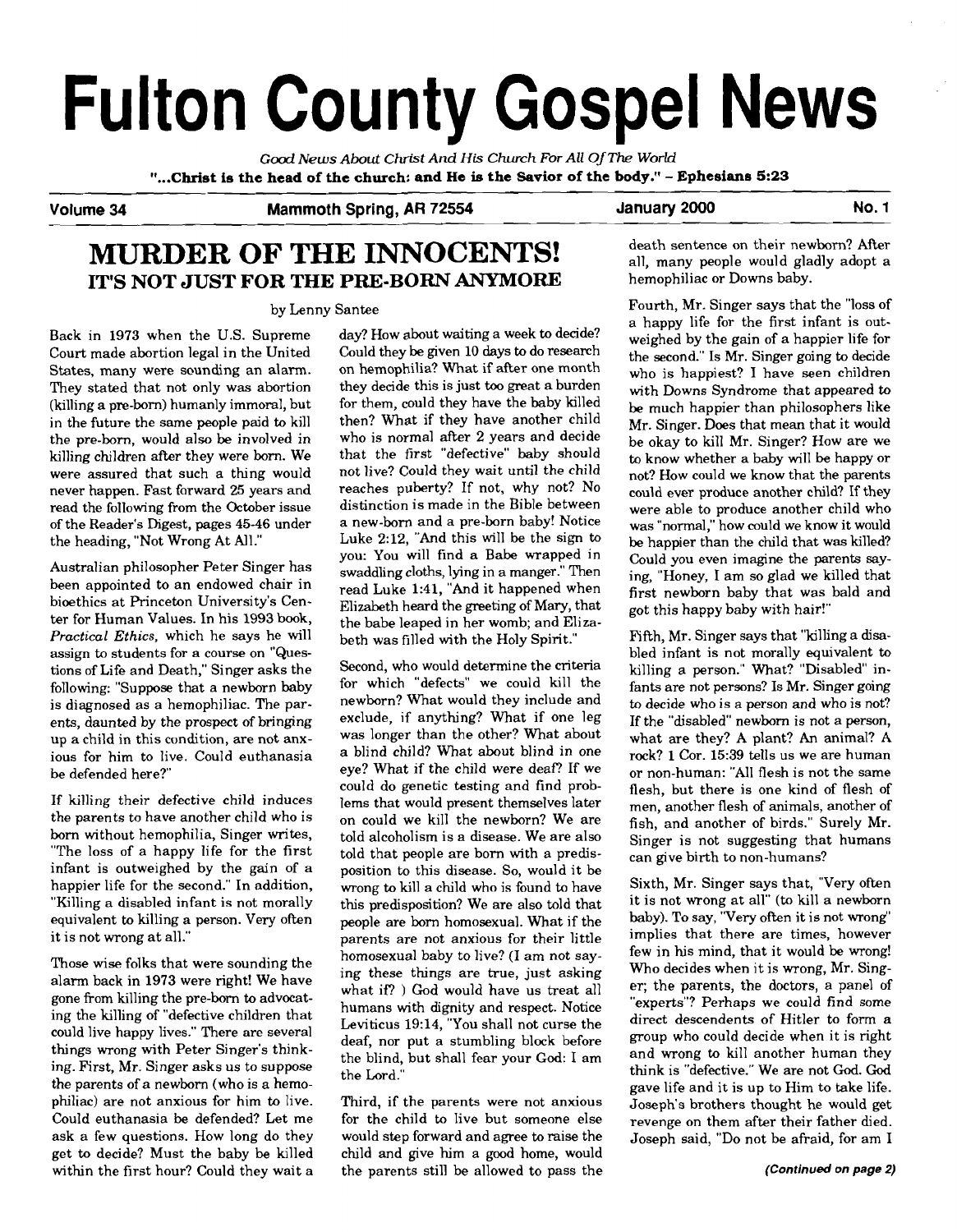#### **FULTON COUNTY GOSPEL NEWS**  USPS Publication # 211780

.. .is a Periodical publication issued monthly by the Church of Christ at Third and Bethel (P.O. Box 251). Mammoth Spring, AR 72554-025 1. POSTMASTER: Please mail all changes of address to the above addresq.

FCGN is mailed free of charge to any who care to receive it. We will be happy **to**  add any names to the regular mailing list If you send in a name we must have a complete address, including number and street name, or R.R. or HCR number, plus **box** number, or a P.O. Box number and the NINE DIGIT ZIP CODE. This paper is supported by voluntary contributions for which we are grateful. Financial information will be furnished upon request. **Mail all address corrections or manuscripts to:** 

#### **FUL TON COUNTY GOSPEL NEWS**

**P.** 0. **Box** *<sup>251</sup>*

| Mammoth Spring, AR 72554 |  |  |
|--------------------------|--|--|
|                          |  |  |
|                          |  |  |
|                          |  |  |
|                          |  |  |

## **PLEASE NOTICE CHANGE IN OUR E-MAIL ADDRESS**

#### **(Continued from page 1)**

in the place of God?" (Gen. 50:19). The answer is no, and neither is Mr. Singer or any other individual.

It is hard to imagine that someone could have such immoral ideas. It is even harder to imagine Princeton University, or any other school, appointing such a person as chair in bioethics in the Center for Human Values. Then again, all one has to do is read Romans 1:18-32 to find out what happens when man gets away from his creator.

By the way, those wise men back in 1973 also said that this kind of killing of the helpless would extend to the aged and sick also!

> 9607 N. Watterson Trail Louisville, **KY** 40299

## **GOD REGARDS THE DIGNITY OF MAN**

#### by Israel Crocker

The psalmist David reveals some extraordinary facts concerning mankind, "What is man, that thou art mindful of him? and the son of man, that thou visitest

him? For thou hast made him a little lower than the angels, and hast crowned him with glory and honour. Thou madest him to have dominion over the works of thy hands; thou hast put all things under his feet: All sheep and oxen, yea, and the beasts of the field; The fowl of the air, and the fish of the sea, and whatsoever passeth through the paths of the seas. 0 LORD, our Lord, how excellent is thy name in all the earth" (Psalm 8:4-9)! This psalm concerns the glory of God and the dignity of man. To God, man is His crown.

There are several reasons why God would reveal this. First, God sent His Son to die for sinful man. What a tremendous price He paid! The Son left the riches of heaven to live a humble life upon this earth. The King of kings was born in a manger, making His entrance into this cruel, undeserving world. Yet, our Lord still came. Why? Because God thought enough of man to do so.

Second, God made man a little lower than the angels, and over the remainder of God's creation. Men are not created from angels, but are the sons of God Himself. Man was made in the image of Cod, "So God created man in his own image, in the image of God created he him; male and female created he them" (Genesis 1:27). Man was given an eternal spirit similar to God. "The burden of the word of the LORD for Israel, saith the LORD, which stretcheth forth the heavens, and layeth the foundation of the earth, and *formeth the spirit of* **man** *within himf'(Zech.* 12:l). *God* considers the dignity of man, because man is made in His image.

Man is a marvelous creature, and it would be wonderful if murderers realized this. What about the "legalized" murderer, the abortionists and their clientele, those who want to live an irresponsible life at the expense of innocent blood? God's wrath is storing against them. "Thou shalt make them as a fiery oven in the time of thine anger: the LORD shall swallow them up in his wrath, and the fire shall devour them" (Psalm 21:9). God's wrath is storing against the murderer, because man is precious in His sight.

Let the Christian ponder this point as well. If we would consider the dignity of man, would it be a motive to preach the Gospel to the lost? Jesus said, "For the Son of man is come to seek and to save that which was lost" (Luke 19:lO). We would have more consideration for the erring brother or sister (Gal. 6:1, James

5:19-20). This should cause one to give more consideration to the feelings of our brethren in regard to the things we do and say. "Look not every man on his own things, but every man also on the things of others" (Phil. 2:4). We would not say to the needful, "be ye warmed and filled (James 2:16). We would act courteous upon the highways instead of cursing someone's bad driving. We would remember we make mistakes too. "Therefore thou art inexcusable, 0 man, whosoever thou art that judgest: for wherein thou judgest another, thou condemnest thyself; for thou that judgest doest the same things" (Romans 2:l).

God expects us to act like His children, like dignified human beings, the wonderment of God's creative power. Job was told by God, "Gird up now thy loins like a man; for I will demand of thee, and answer thou me" (Job 38:3). God knew that Job could stand up like a man, because His creation withstood the test to defeat Satan. He maintained his dignity, and he did so by his faith in the Redeemer to come (cf. Job 19:25). God thought enough of His creation to say to the devil, "... Hast thou considered my servant Job, that there is none like him in the earth, a perfect and an upright man, one that feareth God, and escheweth evil" (Job 1:8)? Paul said, "Watch ye, stand fast in the faith, quit you like men, be strong" (1 Cor. 16:13). Christians can stand strong against error, debauchery, worldliness, etc., because we love God and our moral standards are higher than these. "...Thou shalt love the Lord thy God with all thy heart, and with all thy soul, and with all thy mind. This is the first and great commandment. And the second is like unto it, Thou shalt love thy neighbor as thyself' (Matt. 22:37-39).

#### 8912 W. Trophy Way, Apt. 204 Memphis, TN 38125

[Editor's Note: Israel Crocker is one of two fine young men that the church in Mammoth Spring, **AR** is happy **to** be supporting as he School of Preaching. This article is a favorable indication that Israel will make an excellent gospel preacher and writer. The elders of the Third and Bethel congregation<br>and I are happy to recommend to you the work and I are happy to recommend to you the work<br>that is being done at the Memphis School of Preaching to train preachers for the future of the Lord's church. MSOP is under the direction of Curtis A. Cates and the oversight of the elders of the Forest Hill Church of Christ at **3950** Forest Hill Irene Road, Memphis, **TN 38125.** Phone **(901) 751-2242.]** 

*Life is tragic for the person* **who** *has plenty to live on, but nothing to live for.*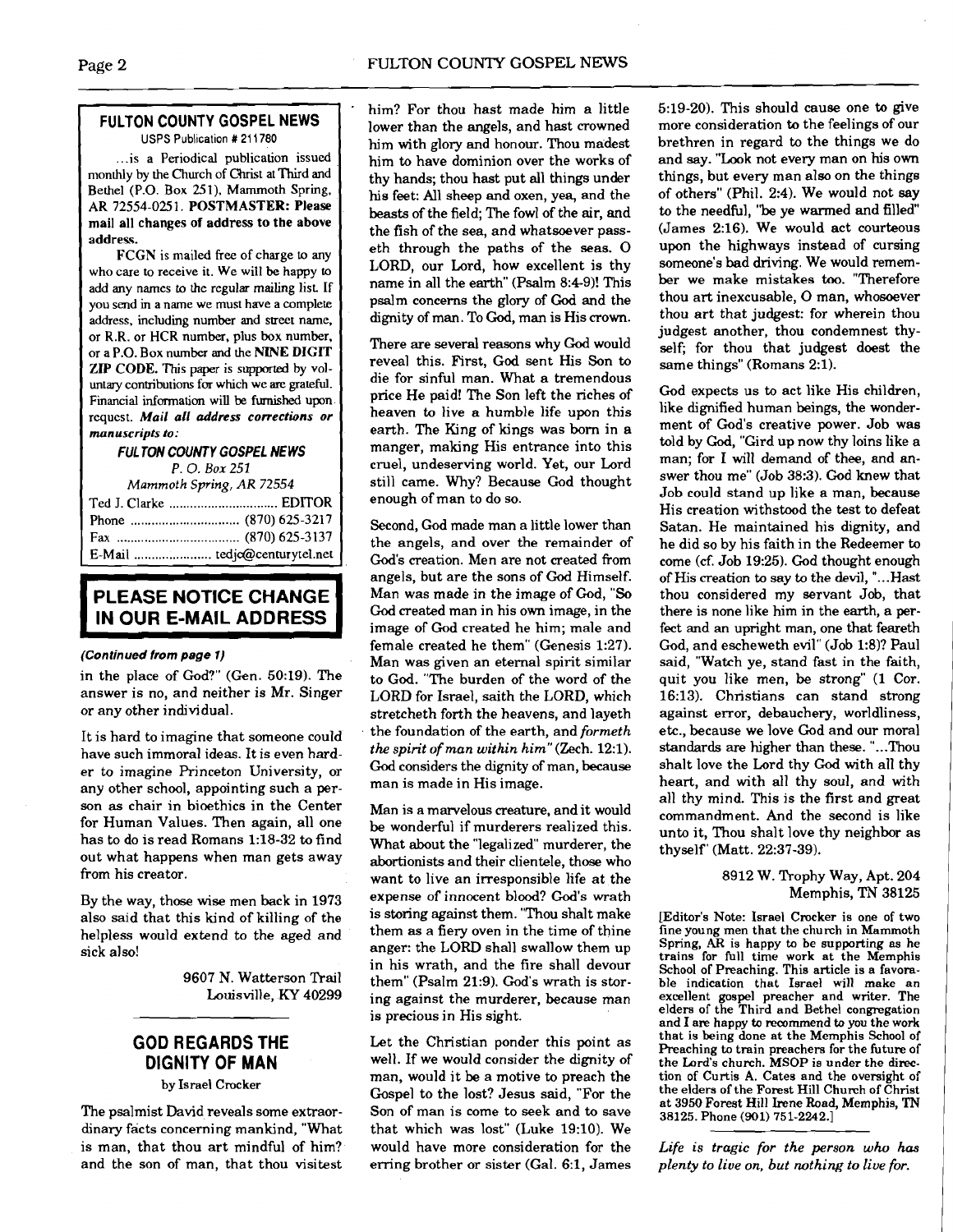#### **TIPTOEING INTO HELL**

#### **by** Ted **J.** Clarke

Rudolf Nureyev died this month in 1993. He had been recognized as absolutely the greatest male ballet dancer the world has ever known. His style and grace was unequaled by any male dancer in the history of ballet and it is not expected that any other will ever match or surpass his ability. All of these praises were heard on the "Today" program the Friday morning after Nureyev's death was announced.

When it was announced that Nureyev died of AIDS, I jumped to the conclusion that he was "gay," or bisexual. Then I thought to myself, "That isn't right to judge like that. He may have become infected by contaminated blood." Then they interviewed some people that knew him. One gray-haired, balding man (I forget his name) was asked about his first contact with Nureyev. He chuckled and said, "That isn't a very happy memory for me. The first time I met Rudolf he stole one of my boyfriends." Although he was gay, he fought to the end to keep people from knowing what his illness was. Evidently he was not too proud of his lifestyle or the way he was dying. The newscast ended by saying that Nureyev did not believe in life after death or a hereafter.

It may be considered by some rather crude for me to say so, but the Bible says that "unbelievers ... shall have their part in the lake which burneth with fire and brimstone" (Revelation 21:8). All of the praise, all of the awards, and all of the ability in the world will not change that fact, as sad and as harsh as it may appear. Given the Bible's description of what hell is like, Rudolf would have reason to be tiptoeing, spinning and jumping in the coals and fires of hell. But hell is more than that concept; much worse. It is also eternal separation from God and everything good and holy (2 Thessalonians 123-10). Nureyev's abilities won't matter a snap of the fingers in hell. Our Lord has pointed out that even if we gain the whole world and lose our souls, there is no profit. He also told us that nothing, nothing, comes close to the value of our souls. Wealth, fame, pleasure and power in this life are not a fair exchange for our souls (Matthew 16:24- 27). Nureyev will be judged, not for his dancing skills, but by his spiritual qualities. As long as our profession is honest, it matters not to God whether we dig graves or pirouette with the greatest ease. Did we believe in Christ and truly obey His will? See John 3:16; Luke 6:46. That matters now and eternally!

My personal appreciation for grace and style leans to Michael Jordan, gliding in for a slam-dunk from the top of the free throw circle, or Jerry Rice one-handing a touchdown pass from Joe Montana. But it makes no difference  $-$  none of these men will be saved by their physical abilities either. What matters with them and you is - what is your relationship with Jesus Christ? He alone will save us from hell (John 14:6).

#### **STRANGERS ARE FRIENDS WE HAVEN'T MET**

**God knows NO STRANGERS, He loves us all, the poor, the rich, the great, the small** ...

**He is a friend who is always there** 

**to share our troubles and lessen our cares** ... **No one is a stranger in God's sight,** 

**for GOD IS LOVE and in HIS LIGHT May we, too, try in our small way** 

**to make NEW FRIENDS from day to day** ... **So pass no stranger with an unseeing eye,** 

**for God may be sending A NEW FRIEND BY.**  - **Selected** 

**GOODBYE AND THANK YOU: To Our Friends at Williams Printing** 

**With this issue we bring to a close a long and beneficial relationship with Bill Williams and his staff at Williams Printing. For most of the history of the** Fulton County Gospel News (1953 **to the present), Williams Printing has been the printer for our little paper. Mr. Williams has decided that he has reached the age when he wants to retire and spend more time with his wife and grandchildren and do some traveling.** 

**We can hardly blame Bill for his decision, but we shall miss him and his staff of Lorene, Patrick and Jamie. They have all been very good to us in their work of typesetting, printing and folding** FCGN. **Mr. Williams has been more than fair in setting the price for all this work and it is only fair that we extend a huge thank you to him and his employees. THANK YOU,** Bill, Lorene, Patrick and Jamie!

**Now we are faced with finding a new printer whom we hope will be as courteous and helpful as those at Williams Printing. Pray for us in this endeavor.** 

[Ted J. Clarke, Editor]

## **GOD NOW SPEAKS THROUGH HIS SON**

### Bible Lesson Number Five

**by** Richard England

#### Hebrews 1:1,2

*"God, who at sundry times and in diverse manners spake in time past unto the fathers by the prophets, hath in these last days spoken unto us by his Son, whom he hath appointed heir of all things, by whom also he made the worlds."* 

In the garden of Eden, God walked and talked with Adam and Eve personally (Genesis 3:8ff). God spoke directly to Noah and warned him of the **flood** (Genesis 6:13). God spoke to Abraham through messengers (Genesis 18). On one occasion, at least, he spoke to him by an angel calling out of heaven (Genesis 22:ll). God spoke to Jacob in a dream (Genesis 28:12-15). Pharaoh, the king of Egypt, received a message from God through dreams interpreted by Joseph (Genesis41:16). It was out of the burning bush that God spoke to Moses (Exodus 3:l-6). The children of Israel heard God out of the fiery, smoky, thunderous mountain (Exodus 19:16-25). Elijah heard God in a still small voice (I Kings19:12). On and on the list goes of how God did indeed speak to people in the past at many times and in various ways. But, the writer of the book of Hebrews says: "God...hath in these last *days spoken unto us by his* **Son."** 

Moses prophesied that God would raise up a prophet to whom all were to give heed (Deuteronomy 18:18-20). That prophet is identified in the New Testament as Jesus  $(Acts 3:22-26)$ , the Son of God (Romans 1:l-4). Just as prophesied, Jesus said he had come to do, not his own will, but, the will of the Father (John 6:38). To him God has committed all judgment (**John 5:22**), "and hath giv*en him authority to execute judgment also, because he is the Son of man"*  (John 5:25-27).

When Jesus left the earth, he did not leave people without the necessary information about this great message he had brought and the salvation he provided by his suffering and resurrection. He sent the Holy Spirit to teach all the truth and remind those early disciples of everything he taught (John 14:26; 16:13). The